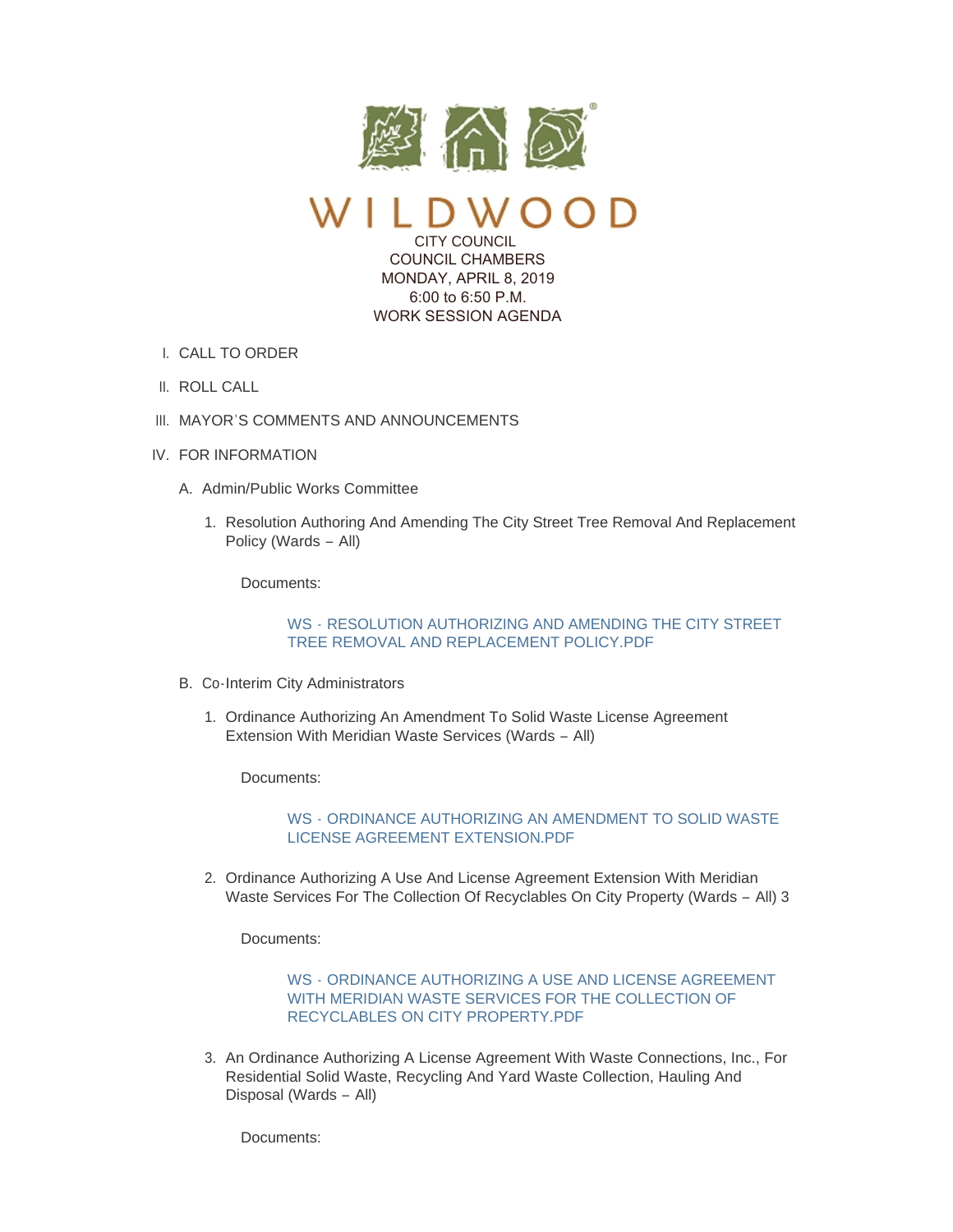# WS - AGREEMENT AUTHORIZING A LICENSE AGREEMENT WITH [WASTE CONNECTIONS FOR RESIDENTIAL SOLID WASTE.PDF](https://www.cityofwildwood.com/AgendaCenter/ViewFile/Item/19736?fileID=25863)

- C. Department Of Planning And Parks
	- 1. Community Park Phase III Update (Wards All)

Documents:

# WS - COMMUNITY PARK - [PHASE III UPDATE.PDF](https://www.cityofwildwood.com/AgendaCenter/ViewFile/Item/19738?fileID=25820)

2. Update On Better Together Merger Plan (Wards - All)

Documents:

# WS - UPDATE ON BETTER TOGETHER MERGER PLAN PDF

- D. Planning And Parks Committee
	- 1. Results Of Bidding Process For Ward Five Neighborhood Park And Recommendation Of Committee Regarding Selected Contractor (Ward Five)

Documents:

# WS - RESULTS OF BIDDING PROCESS FOR WARD FIVE NEIGHBORHOOD PARK.PDF

- E. Wildwood Celebration Commission
	- 1. Recommendation On The Location Of 2019 Version Of The Celebrate Wildwood Event (Wards – All)

Documents:

# WS - [REC. ON THE LOCATION OF 2019 CELEBRATE WW EVENT.PDF](https://www.cityofwildwood.com/AgendaCenter/ViewFile/Item/19743?fileID=25821)

- F. Rural Internet Access Committee
	- 1. Rural Internet Access Update (Wards All)

Documents:

#### WS - [RURAL INTERNET ACCESS UPDATE.PDF](https://www.cityofwildwood.com/AgendaCenter/ViewFile/Item/19745?fileID=25822)

G. Construction Project Updates (Wards - All)

Documents:

### WS - [CONSTRUCTION PROJECT UPDATES.PDF](https://www.cityofwildwood.com/AgendaCenter/ViewFile/Item/19746?fileID=25823)

- V. FOR ACTION
	- A. Board Of Public Safety
		- 1. Proposed Regulations On The Use Of Seat Belts In Passenger Vehicles (Wards -All)